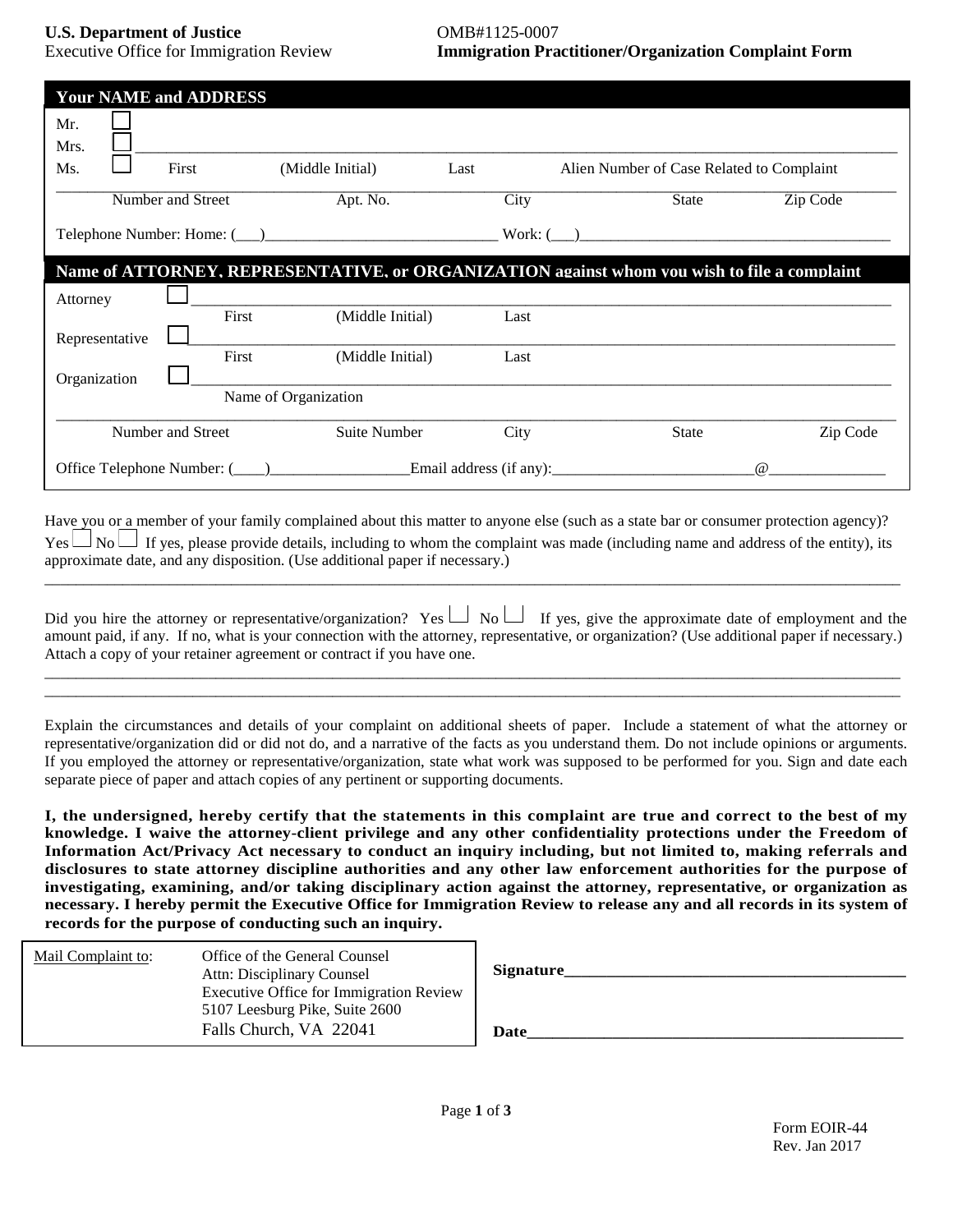## **Instructions for Filing a Complaint Against an Attorney, Representative, or Recognized Organization**

Every immigration practitioner (private attorney, accredited representative, law student, and others) authorized to practice before the Board of Immigration Appeals (Board), Immigration Courts, and the Department of Homeland Security is obligated to observe high standards of ethical conduct and professional behavior. Every immigration practitioner and every EOIR recognized organization is subject to the Rules of Professional Conduct for Practitioners (Rules) set forth at 8 C.F.R. §§1003.101-1003.111. These rules govern an immigration practitioner's and recognized organization's actions. The following are examples of behavior that may provide grounds for an investigation:

- charging grossly excessive fees
- **•** engaging in conduct lacking competence or diligence
- knowingly or recklessly making a false statement of material fact or otherwise misleading and/or misinforming any person, including knowingly or recklessly offering evidence known to be false
- making false or misleading communications about qualifications or services
- providing ineffective assistance of counsel as found by the Board of Immigration Appeals or an Immigration Judge
- repeatedly failing to appear for scheduled hearings in a timely manner without good cause
- failing to maintain communication with a client
- failing to abide by a client's decision in a case
- failing to adequately supervise an accredited representative
- employing, receiving services from, or affiliating with an individual who performs an activity that constitutes the unauthorized practice of law or immigration fraud

Some conduct on the part of practitioners and organizations falls outside the parameters of the Rules. The Executive Office for Immigration Review (EOIR) Disciplinary Counsel (DC) is unable to investigate those activities falling outside the Rules and cannot:

- give you legal advice or otherwise represent you, or recommend a particular attorney, firm, or organization
- compel an attorney or representative to act for you, or tell your attorney or representative how to proceed with your case or to refund your fee
- investigate complaints about Department of Homeland Security attorneys

**Confidentiality** Generally, information about complaints or preliminary inquiries is confidential. However, by signing this complaint form, you waive the attorney-client privilege and any other confidentiality and/or privacy protections with respect to the practitioner's or organization's handling of an immigration case to the extent necessary for DC to conduct an inquiry. By signing this complaint form, you also agree to allow DC to make referrals to state bar and law enforcement authorities where it appears the practitioner or organization has engaged in ethical and/ or criminal misconduct and to make any disclosure to such law enforcement authorities of any and all records maintained in an EOIR system of records that are otherwise subject to confidentiality protections under the Freedom of Information Act/Privacy Act.

**How to File a Complaint** Your complaint should be filed in writing by (1) completing this complaint form and/or (2) writing your own statement. If you write your own statement, you should include your name and address, the practitioner or organization's name and address, an explanation of the circumstances and specific details of your complaint, and your signature. Supporting documents and information, such as correspondence between you and the practitioner or organization, documents concerning the immigration case involved (including the case name and number), and copies of filings in connection with the case should accompany the completed complaint form or signed statement, as these documents will assist us in our investigation. The complaint form and/or your statement should be mailed to the address listed on the form.